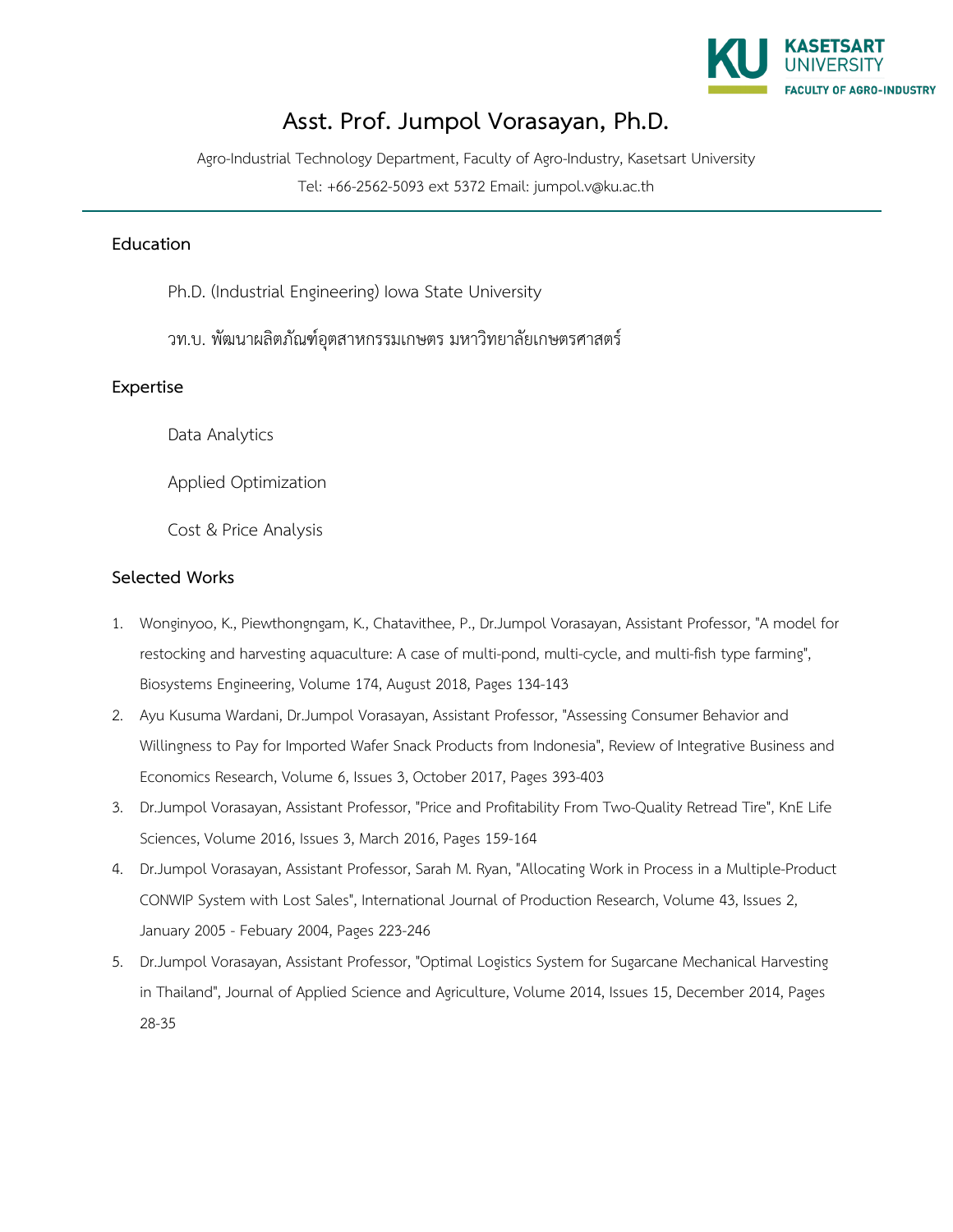

- 6. Dr.Jumpol Vorasayan, Assistant Professor, Sarah M. Ryan, "Optimal Price and Quantity of Refurbished Products", Production and Operations Management, SECIAL ISSUE ON CLOSED-LOOP SUPPLY CHAINS (part1), Volume 15, Issues 3, September 2005, Pages 369-383
- 7. Dr.Jumpol Vorasayan, Assistant Professor, "A simulation to compare single-loop and double-loop sugarcane transportation protocols", 7th International Conference on Industrial Technology and Management, ICITM 2018, 7 March 2018
- 8. Dr.Jumpol Vorasayan, Assistant Professor, กฤศ พรหมศิริ, "Cost Analysis for Sugarcane Transporting Improvement from Loading Station to Sugar mill", the 5th International Conference in Agro-Industry, 26 - 27 September 2018, บาหลี Republic of Indonesia
- 9. Ayu Kusuma Wardani, Dr.Jumpol Vorasayan, Assistant Professor, "ASSESSING CONSUMER BEHAVIOR AND WILLINGNESS TO PAY (WTP) FOR IMPORTED WAFER SNACK PRODUCTS FROM INDONESIA", SIBR 2017 Conference on Interdisciplinary Business and Economics Research, 25 May - 26 July 2017, กรุงเทพมหานคร Thailand
- 10. Dr.Jumpol Vorasayan, Assistant Professor, "Price and Profitability From Two-Quality Retread Tire", The 2nd International of Agro-Industry, 7 - 9 November 2015, Matsuyama Japan
- 11. Dr.Jumpol Vorasayan, Assistant Professor, ศุภชัย ปทุมนากุล, "Optimal Logistics System for Sugarcane Mechanical Harvesting in Thailand", International Conference on Aquaculture, Agro Business Industry and Agritourism (ICAAA 2014) , 26 - 27 September 2014, กระบี่ Thailand
- 12. Phimphanit Srivorakul , Dr.Parthana Parthanadee, Associate Professor, Dr.Jumpol Vorasayan, Assistant Professor, "Line Efficiency Improvement: A Case Study of Iceberg Lettuce Trimming and Packing Processes at Mae Hae Development Center, Chiang Mai", the International Conference on the 8th Thailand-Taiwan Bilateral Conference and the 2nd UNTA Meeting with the theme "Science Technology and Innovation for Sustainable Tropical Agriculture and Food", 26 - 27 June 2014, กรุงเทพมหานคร Thailand
- 13. Rajesh Paplani, Dr.Jumpol Vorasayan, Assistant Professor, Ashish Saraswat, "OPTIMIZING THE REPAIR AND REFURBISH NETWORKS FOR REVERSE LOGISTICS", Int. Conf. on Operations and SCM, Bangkok, 18 - 19 May 2007, กรุงเทพมหานคร Thailand
- 14. Dr.Jumpol Vorasayan, Assistant Professor, Sarah M. Ryan, "Optimal Price and Quantity of Refurbished Products", POMS Annual Conference, 28 April - 1 May 2006, Boston แมสซาชูเซตส United States of America
- 15. Dr.Jumpol Vorasayan, Assistant Professor, Sarah M. Ryan, "A General Queuing Network Model to Optimize Refurbishing Policies for Returned Products", INFORMS Annual Conference, 15 - 17 November 2005, San Francisco แคลิฟอรเนีย United States of America
- 16. ลออรัตน์ ธนาวุฒิกุล, Dr.Jumpol Vorasayan, Assistant Professor, "การวิเคราะห์ต้นทุน และความคุ้มค่าของผลิตภัณฑ์ เห็ดเข็มทองอินทรียอบกรอบ", การประชุมวิชาการระดับชาติมหาวิทยาลัยทักษิณ ครั้งที่ 27 ประจำป 2560 และการประชุม